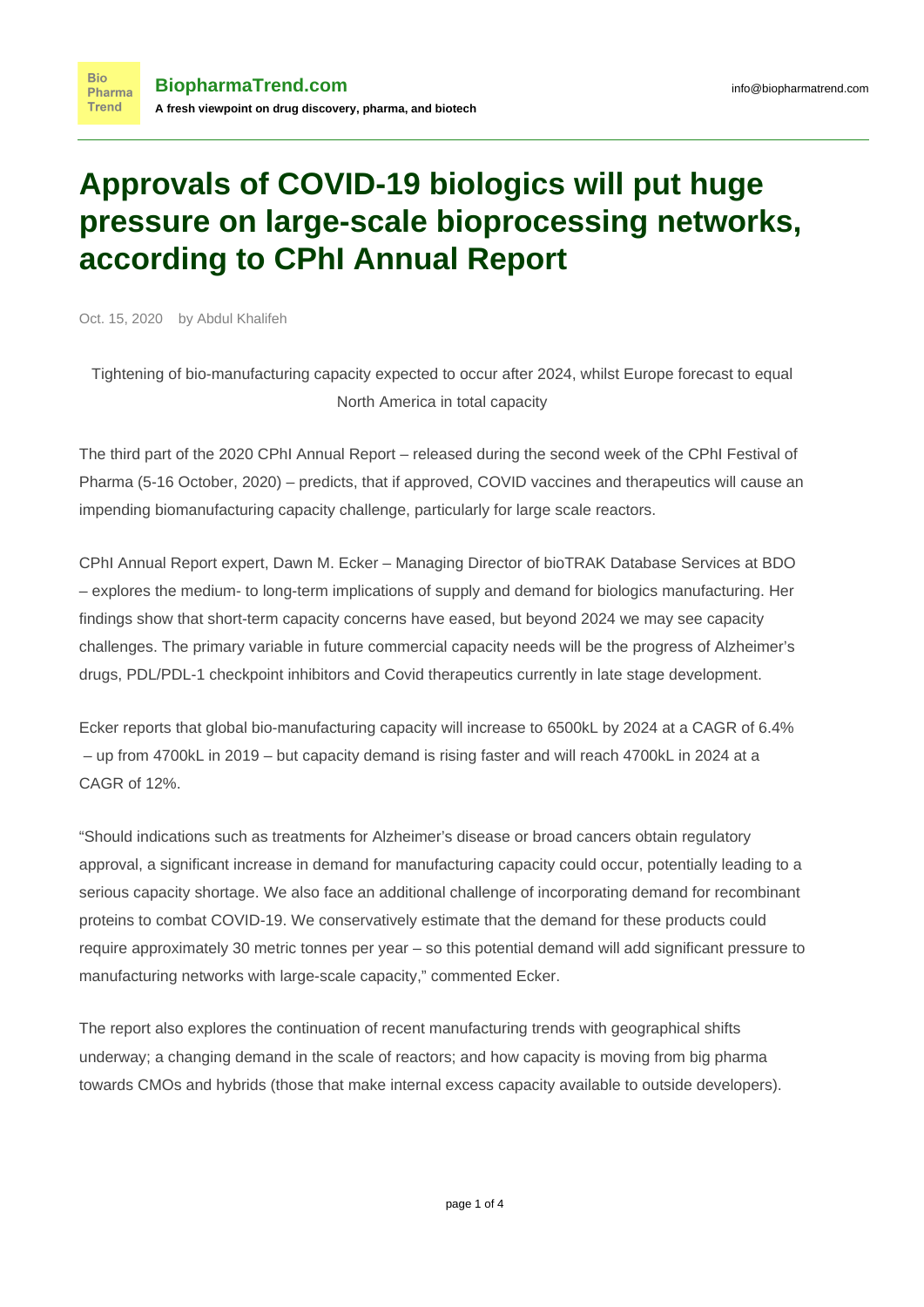**Bio** Pharma Trend

Current reactor scales coming online reflect previous priorities for R&D and small volume products. As such, only 20% of the new bioreactors projected by 2024 will be of 10,000L size, whilst 50% will be of 2000L scale. Yet Ecker's models suggest the most probable scenarios will see half of phase II and III products requiring a bioreactor capacity of 10,000L to meet demand – and COVID-19 products will undoubtedly require multiple large-scale bioreactors. The challenge here is that much of the new bioreactor installations reflect a pre-pandemic demand profile.

In terms of access, currently around 70% of bioprocessing capacity is owned by product developers, with CMOs and hybrid companies providing the remainder. This potentially means innovators without in-house manufacturing may have difficulty accessing capacity as their products move towards commercial scale.

Ecker states that the distribution of capacity will continue to change over the next four years, with CMO/hybrid capacity share increasing to 36%. In terms of geographic spread of capacity, Europe will equal North America for total bio-manufacturing capacity by 2024, with Asia also expanding.

"Over the last five years there has been modest capacity growth in North America and Europe, with significantly greater growth in Asia. The next few years, however, will see significant growth rates projected in both Asia (~7%) and Europe (~12%), and by 2024 Europe will have equivalent capacity to the USA for the first time," added Ecker. "Looking deeper at the country level, particularly Korea, Singapore and Ireland, we see that growth here reflects government incentives and tax advantages, amongst other factors."

Tara Dougal, head of content at CPhI Festival of Pharma added: "What this report highlights is that the partnerships early-stage innovators establish now with CMO and hybrid companies will become increasingly important as new capacity challenges emerge in the next few years. With capacity also now spread globally, it means that pharma companies need to be increasingly international in their approach to sourcing and I would encourage the industry to use the CPhI Festival of Pharma to start building those vital connections. The event's digital nature has enabled us to bring increased insights in a variety of formats, as well as partners from all corners of the globe. Our event and the findings in the annual report will help deliver competitive advantages for all stakeholders in the pharma supply chain."

Download a copy of the CPhI Annual Report on Global Pharma Insights. An in-depth analysis of this year's CPhI Annual Report is also provided in a podcast debate featuring Dawn Ecker, as well as Fiona Barry, Associate Editor, PharmSource, a GlobalData Product, and Dan Stanton founder and editor of BioProcess Insider.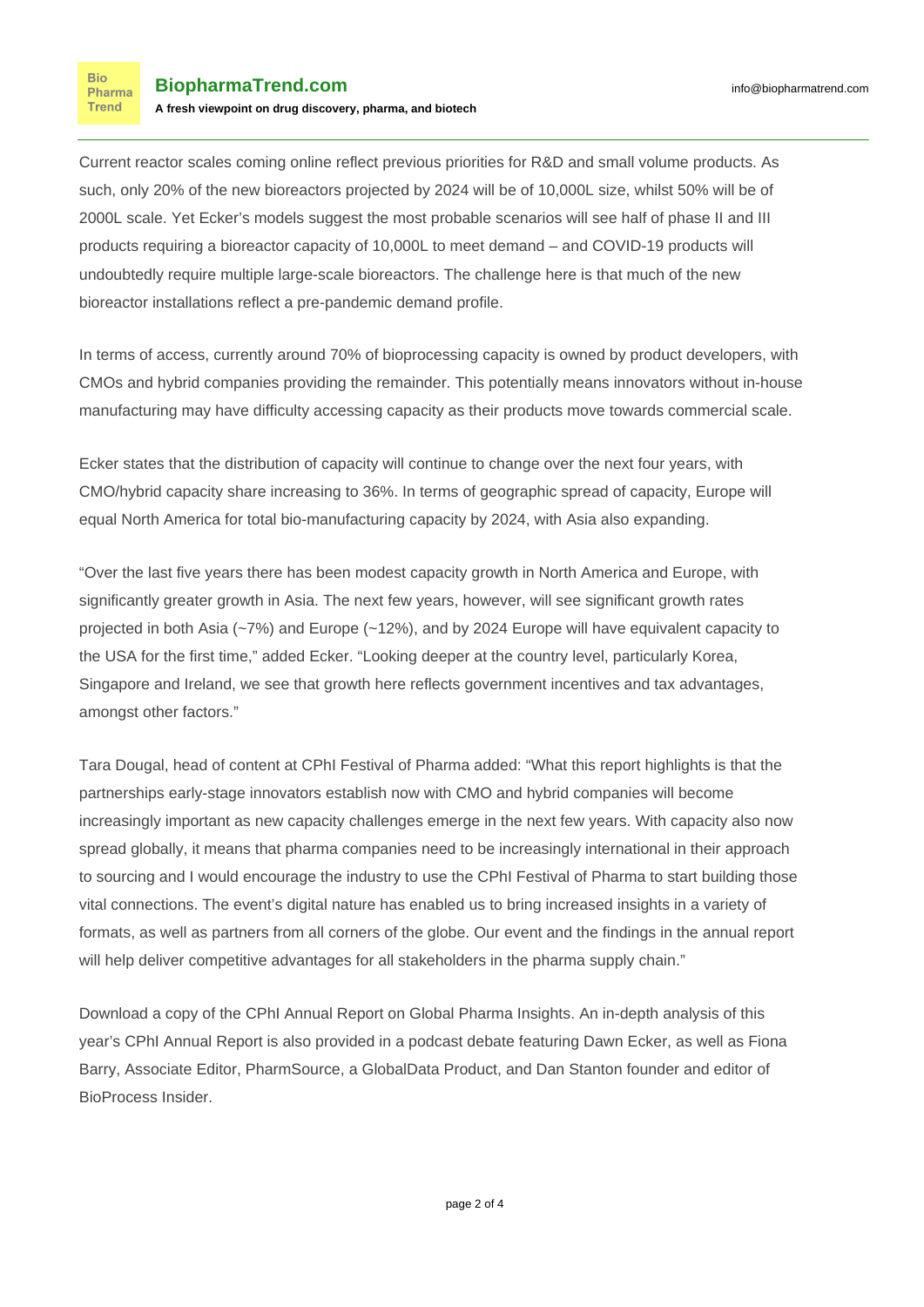Summary of findings

**Bio** 

Dawn M. Ecker, Managing Director of bioTRAK Database Services, BioProcess Technology Group – Bioprocessing trends overview 2020 – 2024

• Demand for biologics manufacturing by volume is projected to reach over 4700kL, a 5-year growth rate of over 10% per year

If Alzheimer's drugs and PDL/PDL-1 checkpoint inhibitors are approved, demand could be much higher resulting in capacity shortages in a typical forecast. However, if approved, COVID 19 therapies and monoclonal antibody-based infection preventatives could cause significant pressure to large-scale manufacturing networks

• Global biologics manufacturing capacity will increase to 6500kL by 2024 from nearly 4700kL in 2019

o CMO/hybrid companies increase their control of capacity from 33% in 2019 to 36% in 2024 and by 2023, Europe will have capacity equivalent to North America. Capacity in Asia continues to grow.

• Half of the typical products in late phase development can be met by a single 2000 or 5000L bioreactor, but half of these products, as well as COVID-19 therapies, will require large-scale bioreactors of 10,000L

• Overall, capacity should experience some loosening in the short-term, but may tighten after 2024 – the approval of COVID-19 therapeutics and preventatives would also place significant pressure on large-scale manufacturing facilities

• Despite some shift in capacity distribution the majority of capacity will remain in-house, which may cause capacity issues for product developers that lack internal manufacturing capabilities

-ENDS-

Notes to editors

## About CPhI

CPhI drives growth and innovation at every step of the global pharmaceutical supply chain from drug discovery to finished dosage. Through exhibitions, conferences and online communities, CPhI brings together more than 100,000 pharmaceutical professionals each year to network, identify business opportunities and expand the global market. CPhI hosts events in Europe, Korea, China, India, Japan, South East Asia, North America, and the Middle East and Africa. Co-locating with ICSE for contract services; P-MEC for machinery, equipment & technology; InnoPack for pharmaceutical packaging; bioLIVE for biopharma; Finished Dosage Formulation for every aspect of the finished dosage supply chain; and NEX for natural extract products, applications and solutions. CPhI provides an online buyer